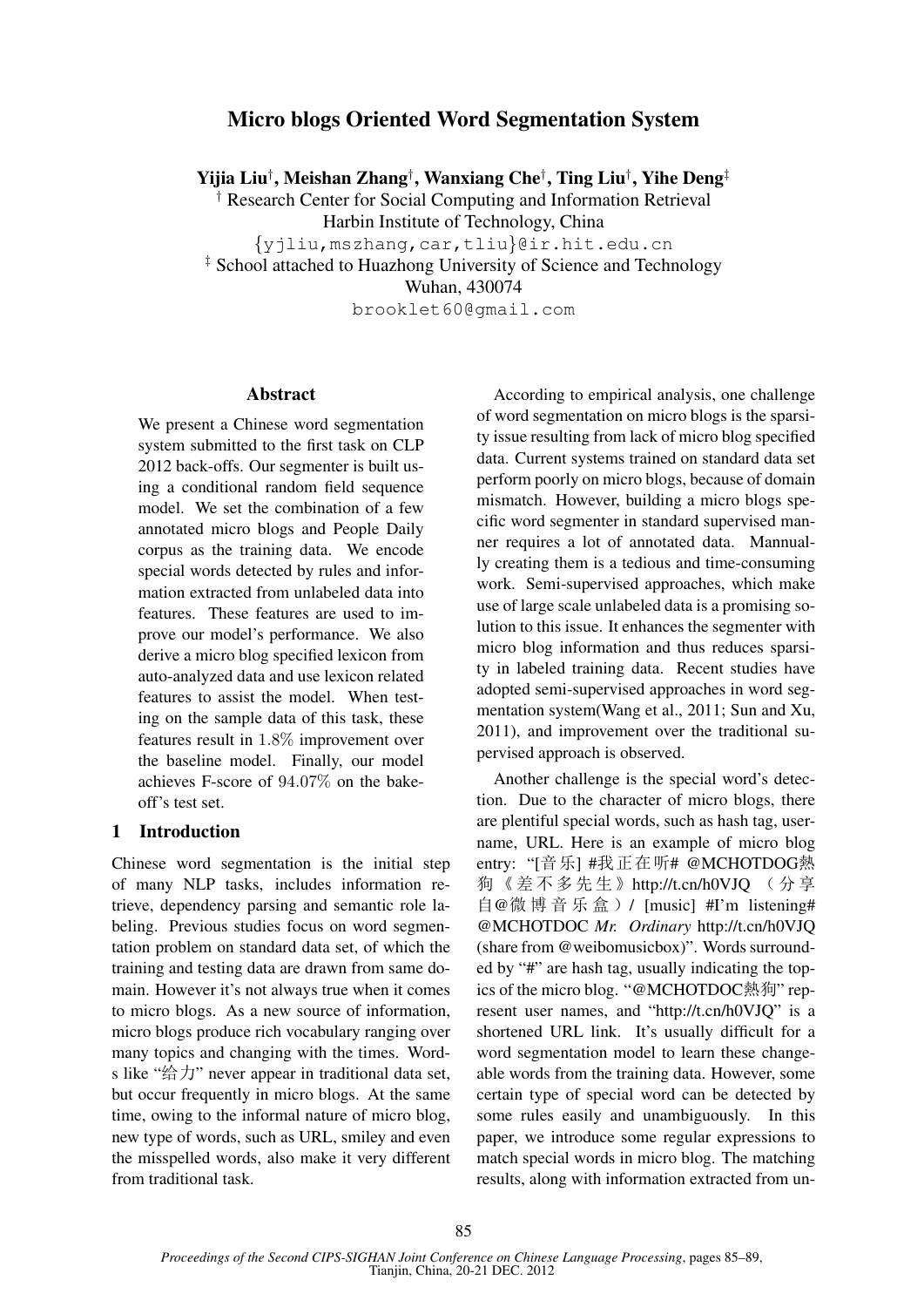labeled data, are integrated into a CRF sequence model to learn a robust and high performance segmenter. We also derive a lexicon from autoanalyzed micro blog data and enhance our model with the lexicon information.

The reminder of this paper is organized as follows. Section 2 describes the details of our system. Section 3 presents experimental results and empirical analysis. Section 4 concludes this paper.

### 2 System Architecture

In this section, we describe the details of our system. We use some regular expressions to detect special words in micro blog. The detected word boundary of *URL*, *English word* and *special punctuation*, along with other information from unlabeled data, are integrated into a CRF sequence model as features. We build our first segmenter with information mentioned above and use this segmenter to parse large scale unlabeled data. After that, we extract a lexicon from auto-analyzed data and retrained the CRF model with information provided by the lexicon. The architecture of our system is illustrated in Figure 1.

### 2.1 Model and Basic Features

We employ a character-based sequence labeling model for word segmentation, which assign labels to the characters indicating whether a character is the beginning(B), inside(M), end of a word(E) or a unit-length word(S). A linear chain CRFs is used to learn model from annotated data. When considering the candidate character token  $c_i$ , the basic types of features of our model are listed below.

- character unigram:  $c_s$   $(i-2 \leq s \leq i+2)$
- *•* character bigram: *cscs*+1 (*i−*2 *≤ s ≤ i*+ 1),  $c_s c_{s+2}$  (*i* − 2 ≤ *s* ≤ *i*)
- character trigram:  $c_{s-1}c_s c_{s+1}$  ( $s = i$ )
- *•* repetition of characters: is *c<sup>s</sup>* equals *cs*+1 (*i−* 1 ≤ *s* ≤ *i*), is  $c_s$  equals  $c_{s+2}$  ( $i-2 \leq s \leq i$ )
- *•* character type: is *c<sup>i</sup>* an *alphabet*, *digit*, *punctuation* or *others*

#### 2.2 Rule Detection Features

We introduce regular expressions to detect three kinds of special words in micro blog, *URL*, *English word* and *Irregular suspension*. These three type of words are demonstrate as below.

- *•* URL: "来 看 华 硕 新 版U36首 发 评 测 吧 ! http://t.cn/aBPi3D / Come and see the reviews of newly released ASUS U36! http://t.cn/aBPi3D"
- *•* English word: "分享Colbie Caillat 的歌曲/ Share Colbie Caillat's song"
- *•* Irregular suspension: "非常的期待....... / I'm expecting ......."

We encode word boundary detected by the regular expressions into a new type of preprocessing features. If the candidate character token  $c_i$ , the following features about URL is extracted.

- beginning of a URL:  $URL(C_i) = B$
- inside of a URL:  $URL (c_i) = M$
- end of a URL:  $URL(C_i) = E$

Features of *English word* and *irregular suspension* can be represented in same manner.

We expect that CRF model learns from these matching results and this information assists the CRF model to detect special words and words surrounding them.

### 2.3 Semi-supervised Features

Information of unlabeled data can be easily computed and benefit the word segmentation model. When integrated into machine learning framework, it will help reduce sparsity issue caused by the out of vocabulary words.

### 2.3.1 Mutual Information

In probability theory, mutual information measures the mutual dependency of two random variables. Empirical study shows that observation of high mutual information between two characters may indicates real association of these two characters in a word, while low mutual information usually means they belongs to different words.

In this paper, we follow Sun and Xu (2011)'s definition of mutual information. For a character bigram  $c_i c_{i+1}$ , their mutual information is computed as follow:

$$
MI(c_i c_{i+1}) = \log \frac{p(c_i c_{i+1})}{p(c_i) p(c_{i+1})}
$$

For each character  $c_i$ ,  $MI(c_i c_{i+1})$  and  $MI(c_{i-1}c_i)$  are computed and rounded down to integer. We incorporate these values into our model as a type of features.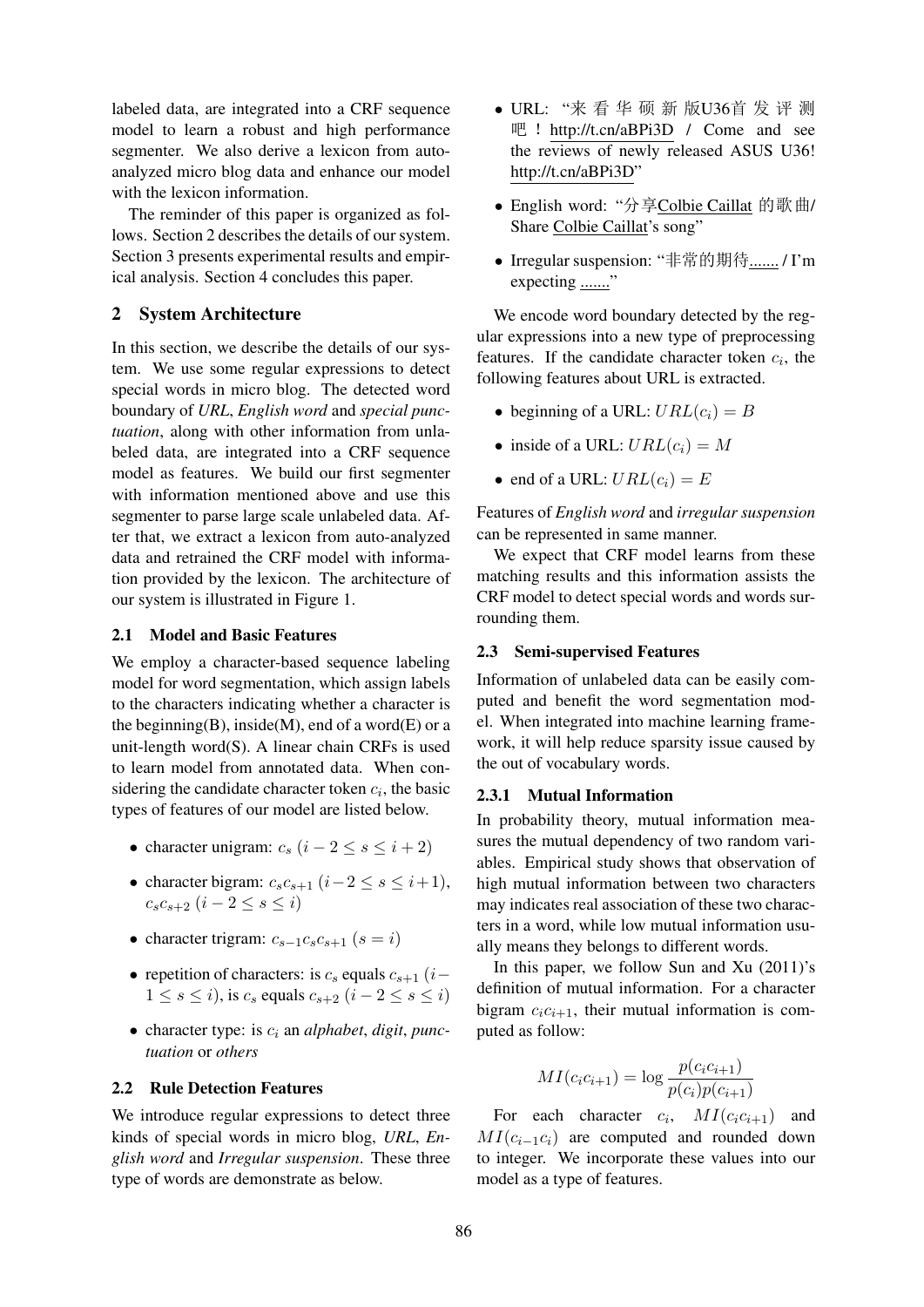

Figure 1: System architecture

#### 2.3.2 Accessory Variety

Another empirical study of word segmentation boundary is that if some n-gram appears in many different environments, it's more likely that this n-gram be a real word. Sun and Xu (2011) introduce a criterion *Accessory Variety* to evaluate how independently a n-gram is used. In this paper, we follow this study and incorporate the following features  $L_{AV}^{l}(c_{[i:i+l-1]}), L_{AV}^{l}(c_{[i+1:i+l]}),$  $R_{AV}^l(c_{[i-l+1:i]})$ ,  $R_{AV}^l(c_{[i-l:i-1]})$  (*l* = 2*,* 3*,* 4) into our model. Here  $L_{AV}^{l}(c_{[s:e]})$  and  $R_{AV}^{l}(c_{[s:e]})$ means accessor variety of strings with length *l*,  $c_{[s:e]}$  means the character sequence starts from  $c_s$ and ends with *ce*.

## 2.4 Extracting Lexicon

Study has shown that CRF model can benefit from lexicon features(Zhang et al., 2010). Micro blog specified lexicon provides a clue for detecting words in unfamiliar context. In this paper, we try to extract a micro blog specified lexicon from auto-analyzed data to improve our model's performance.

Firstly, we train a CRF model with features described in 2.2 and 2.3. We use this model to parse large scale unlabeled data, and a list of word is obtained. Intuitively, high frequency word in the auto-analyzed results is more likely to be real word. Therefore, we collect words that never occur in the training data and rank them in order of frequency. A lexicon of words whose frequency is higher than a threshold is extracted. In this paper, top 80% most frequent words is extracted. We drop the tokens with more than 5 characters, and then build the lexicon.

After the lexicon *D* is built, we encode the information of lexicon into a type of features. We follow Zhang et al. (2010)'s work on utilization of lexicon When considering *c<sup>i</sup>* , the lexicon feature we extract is shown below:

- $match\_prefix(c_i, D)$  the length of longest word in lexicon *D* which starts with *c<sup>i</sup>*
- *• match mid*(*c<sup>i</sup> , D*) the length of longest word in lexicon *D* which contains with *c<sup>i</sup>*
- $match\_suffix(c_i, D)$  the length of longest word in lexicon *D* which ends with *c<sup>i</sup>*

## 3 Experiments

### 3.1 Data Preparation and Setting

We crawl some micro blog from September 1st, 2011 to September 5nd, 2011, and drop the entries which not contains simplified Chinese characters. We got 1 million entries and use them as unlabeled data. From these micro blog entries, we randomly sampled 1,442 entries and manually annotated their segmentation. This set of corpus is use as one part of the labeled data. There are 23.3 words each entry in the annotated micro blogs on average. At the same time, 183,630 lines of sentences from People daily is also used as labeled data. All of the character in training and testing data is convert from single-byte character to double-byte character.

We use a toolkit - CRFSuite(Okazaki, 2007) to learning the sequence labeling model for segmentation. L-BFGS algorithm is set to solve the optimization problem.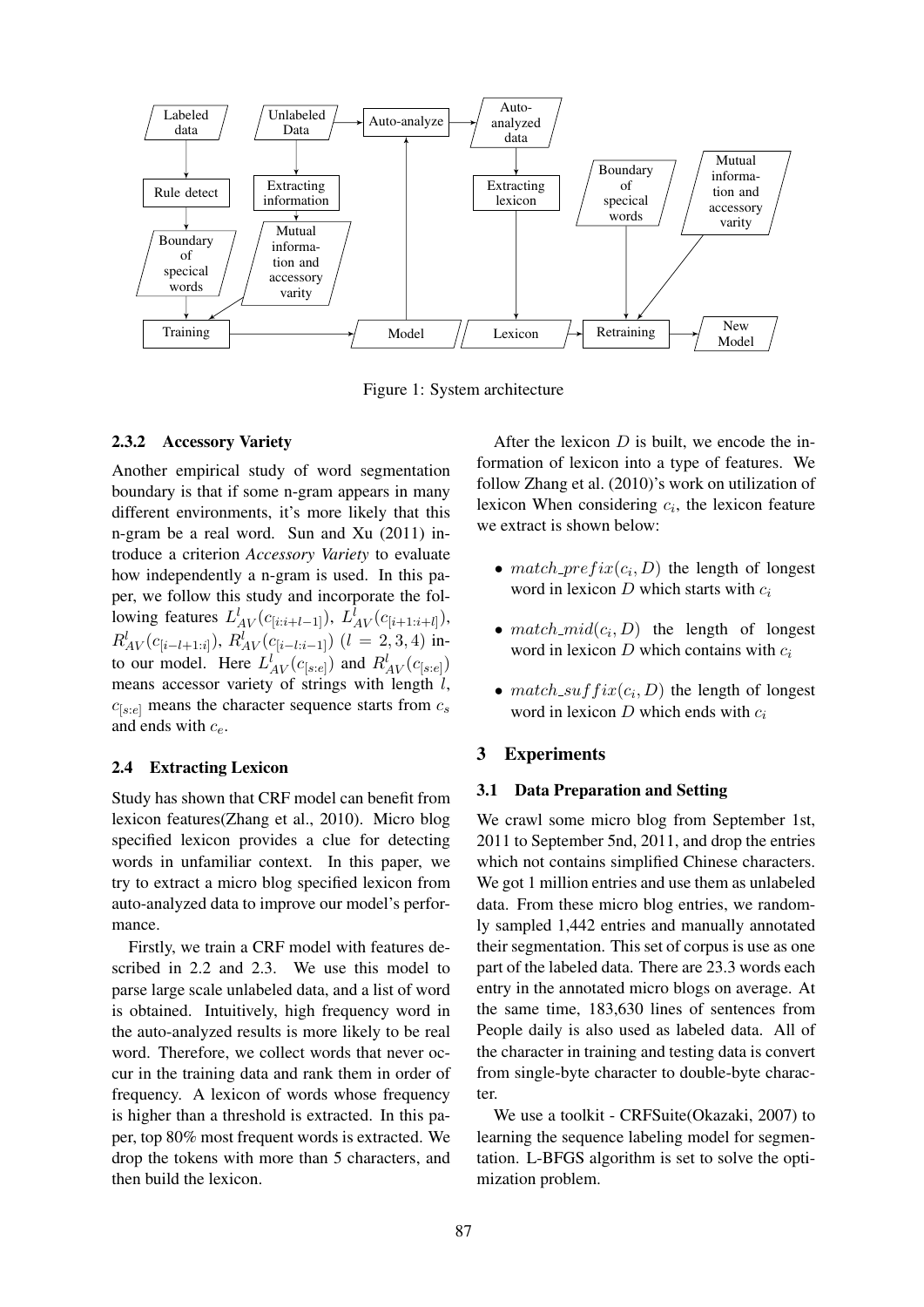We conclude our experiments result on the sample data of the bake-off task. There are 503 entries in the test data set, with 38.9 words each entry. Recall $(R)$ , precision $(P)$  and  $F_1$  is used as evaluation metrics of system performance. We also report the recall of out of vocabulary(OOV) words(R*oov*).

#### 3.2 Effect of Annotated Micro blog

In this set experiments, we test performance of standard supervised learning on different training data. As mentioned above, we have a large set of annotated corpus on newswire and a small set of micro blogs. We expected that a combination of these two corpus will help promote the performance.

We extract basic features from this two data and trained two CRF model BL*pd* and BL*mb*. Then we combine two data and trained another CRF model BL*comb*. Performance of these three models is shown is Table 1.

| Model                  | р      |        |        |
|------------------------|--------|--------|--------|
| $\mathbf{R}$ I $^{pd}$ | 0.8820 | 0.8694 | 0.8757 |
| $\mathbf{B}$ L $^{mb}$ | 0.8903 | 0.8925 | 0.8914 |
| $BL^{comb}$            | 0.9161 | 0.9098 | 0.9130 |

Table 1: Effect of different annotated corpus

In previous study, the state-of-the-art word segmentation system can achieve F-score of about 97%(Che et al., 2010) when tested in-domain data. However, Table 1 shows that when applied to micro blogs, traditional word segmentation system's performance drops severely.

Experiment result also shows that, a small set of annotated micro blog corpus can achieve better performance than the traditional newswire corpus. And the model trained with combination of two corpus out performance the others. In the following section, all of our models are built on the combination of these two corpus.

#### 3.3 Effect of Rule Detection Features

Table 2 compares the baseline model with model that integrates rule detection features.

| Model  |        |        |        | $\rm R_{\it oov}$ |
|--------|--------|--------|--------|-------------------|
| BL.    | 0.9161 | 0.9098 | 0.9130 | 0.5763            |
| $+PRE$ | 0.9216 | 0.9178 | 0.9197 | 0.6715            |

#### Table 2: Effect of preprocessing

We can see that rule detection features improve

the model's performance, especially the recall of OOV. To give a farther analysis of rule detection features' effect, we categorized words in test set into four sort: *URL*, *English word*, *Punctuation*, *Others* and evaluate the recall of certain type of word. Table 3 shows the experiment result.

| Model $\mid R_{UBL}$ |        | $R_{Punc}$ | $R_{Ena}$ | $R_{Others}$ |
|----------------------|--------|------------|-----------|--------------|
| BL.                  | 0.8940 | 0.9857     | 0.6018    | 0.8997       |
| $+PRE$               | 0.9536 | 0.9862     | 0.9227    | 0.9040       |

Table 3: Recall of preprocessing on four sort of words

The experiment result shows that rule detection features improves the recall of special word type, especially the English words occur in micro blog. With more accurate detection of sepecial words, accuracy on ordinary words is also improved.

### 3.4 Effect of Semi-supervised Features

Table 4 summarizes the experiment result on different combination of semi-supervised features.

| Model      | Р      | R      | F      | $R_{\alpha\alpha\nu}$ |
|------------|--------|--------|--------|-----------------------|
| $BI + PRE$ | 0.9216 | 0.9178 | 0.9197 | 0.6715                |
| $+MI$      | 0.9282 | 0.9220 | 0.9251 | 0.7046                |
| $+AV$      | 0.9309 | 0.9231 | 0.9270 | 0.7250                |
| $+MI+AV$   | 0.9304 | 0.9231 | 0.9268 | 0.7123                |

Table 4: Effect of semi-supervised features

It can be seen that two types of semi-supervised features both result in improvement on performance. However, when two types of feature combined, the performance drops slightly. Empirically, we consider that the effect of these two type features overlaps due to they share some common property.

#### 3.5 Effect of Lexicon

We also compare our model integrating lexicon features and without lexicon features. The results are shown in Table 5.

| Model                |        |        | F      | $R_{\text{ov}}$ |
|----------------------|--------|--------|--------|-----------------|
| $BL + PRE + MI + AV$ | 0.9304 | 0.9231 | 0.9268 | 0.7123          |
| $+I$ exicon          | 0.9352 | 0.9275 | 0.9314 | 0.7337          |

As expected, lexicon features result in improvement over performance.

#### 3.6 Final System

Our final system is set as the configuration of "BL+PRE+MI+AV+Lexicon". Our experimental